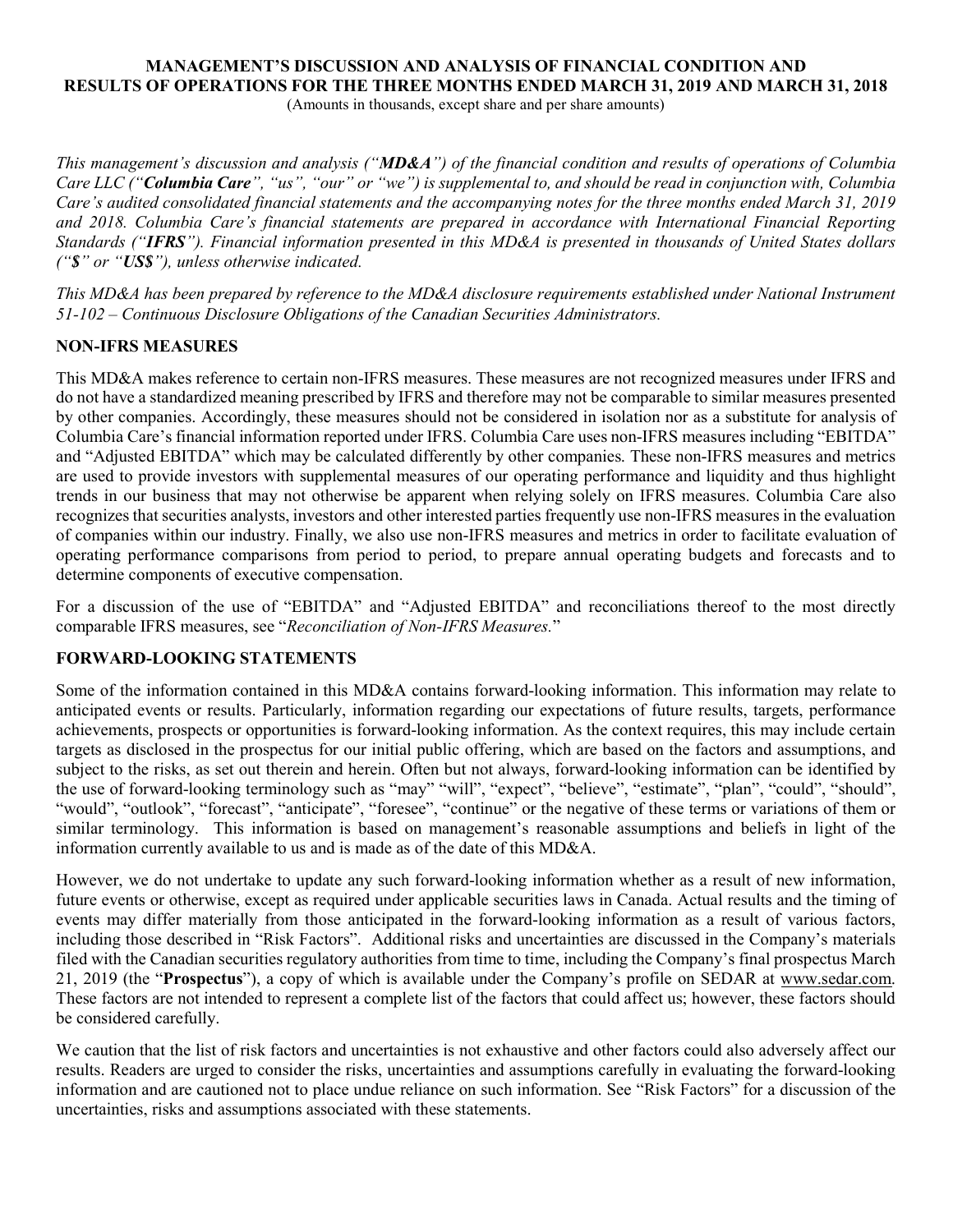The purpose of the forward-looking statements is to provide the reader with a description of management's current expectations regarding the Company's financial performance and they may not be appropriate for other purposes; readers should not place undue reliance on forward-looking statements made herein. To the extent any forward-looking information in this MD&A constitutes future-oriented financial information or financial outlook, within the meaning of applicable securities laws, such information is being provided to demonstrate the potential of the Company and readers are cautioned that this information may not be appropriate for any other purpose. Future-oriented financial information and financial outlook, as with forward-looking information generally, are based on current assumptions and subject to risks, uncertainties and other factors. Furthermore, unless otherwise stated, the forward-looking statements contained in this MD&A are made as of the date of this MD&A, and we have no intention and undertake no obligation to update or revise any forward-looking statements, whether as a result of new information, future events or otherwise, except as required by applicable securities laws. The forward-looking statements contained in this MD&A are expressly qualified by this cautionary statement.

# OVERVIEW OF COLUMBIA CARE

Columbia Care was incorporated on January 29, 2013 as a Delaware limited liability company. Our principal activity is the production and sale of cannabis as regulated by the regulatory bodies and authorities of the jurisdictions in which we have activities.

Columbia Care is comprised of the following operating companies: Columbia Care NY, LLC, Curative Health, LLC, Curative Health Cultivation, LLC, Salubrious Wellness Clinic, Inc., Columbia Care Arizona Tempe, LLC, 203 Organix, Columbia Care Arizona Prescott, LLC, Patriot Care Corp., VentureForth, LLC, Apelles Investment Management, LP, Oveom, LLC, Mission Bay Cooperative, Inc., Columbia Care Delaware, LLC, Columbia Care Puerto Rico, LLC, Columbia Care Pennsylvania, LLC, Columbia Care OH, LLC, Columbia Care MD, LLC, CCF Holdco, LLC, Better-Gro Companies, LLC, Columbia Care New Jersey, LLC, Columbia Care Industrial Hemp, LLC and Adopt a Family Corp.

We strive to be the premier provider of cannabis-related products in each of our markets. Our mission is to improve and revitalize lives and communities through partnership, research, education and the responsible use of our products as a natural means to alleviate symptoms and improve our patients' quality of life.

### HOW WE ASSESS OUR BUSINESS

We utilize several metrics to measure and track the performance and progress of our business. We refer to certain key performance indicators used by us and typically used by our competitors in the global cannabis industry. Some of the metrics used by us are not defined under IFRS. See Reconciliation of Non-IFRS Measures.

#### Revenue

In accordance with IFRS 15, revenue is recognised when a customer obtains control of promised goods or services. The amount of revenue reflects the consideration to which Columbia Care expects to be entitled to receive in exchange for these goods or services. Columbia Care applies the following five-step analysis to determine whether, how much and when revenue is recognised: (1) Identify the contract with the customer; (2) Identify the performance obligation in the contract; (3) Determine the transaction price; (4) Allocate the transaction price to the performance obligation in the contract; and (5) Recognise revenue when or as Columbia Care satisfies a performance obligation.

Under IFRS 15, revenue from the sale of medicinal cannabis and derivative products is generally recognised at a point in time when control over the goods has been transferred to the customer. Payment is generally due prior to transfer of the goods and is recognised as revenue upon the satisfaction of the performance obligation. Columbia Care satisfies its performance obligation and transfers control upon delivery and acceptance by the customer, the timing of which is consistent with Columbia Care's previous revenue recognition policy. In instances where customers pay an annual membership fee, the customer will generally receive the benefit of the membership evenly over the period and as a result, Columbia Care will recognise revenue using an output method measure of progress on a straight-line basis over the membership period.

#### Gross Profit before Fair Value Adjustments to Biological Assets and Inventory

Gross Profit before Fair Value Adjustments to Biological Assets and Inventory reflects our revenue less our production costs primarily consisting of labor, materials, consumables, supplies, overhead, amortization on production equipment, shipping, packaging and other expenses required to produce cannabis products.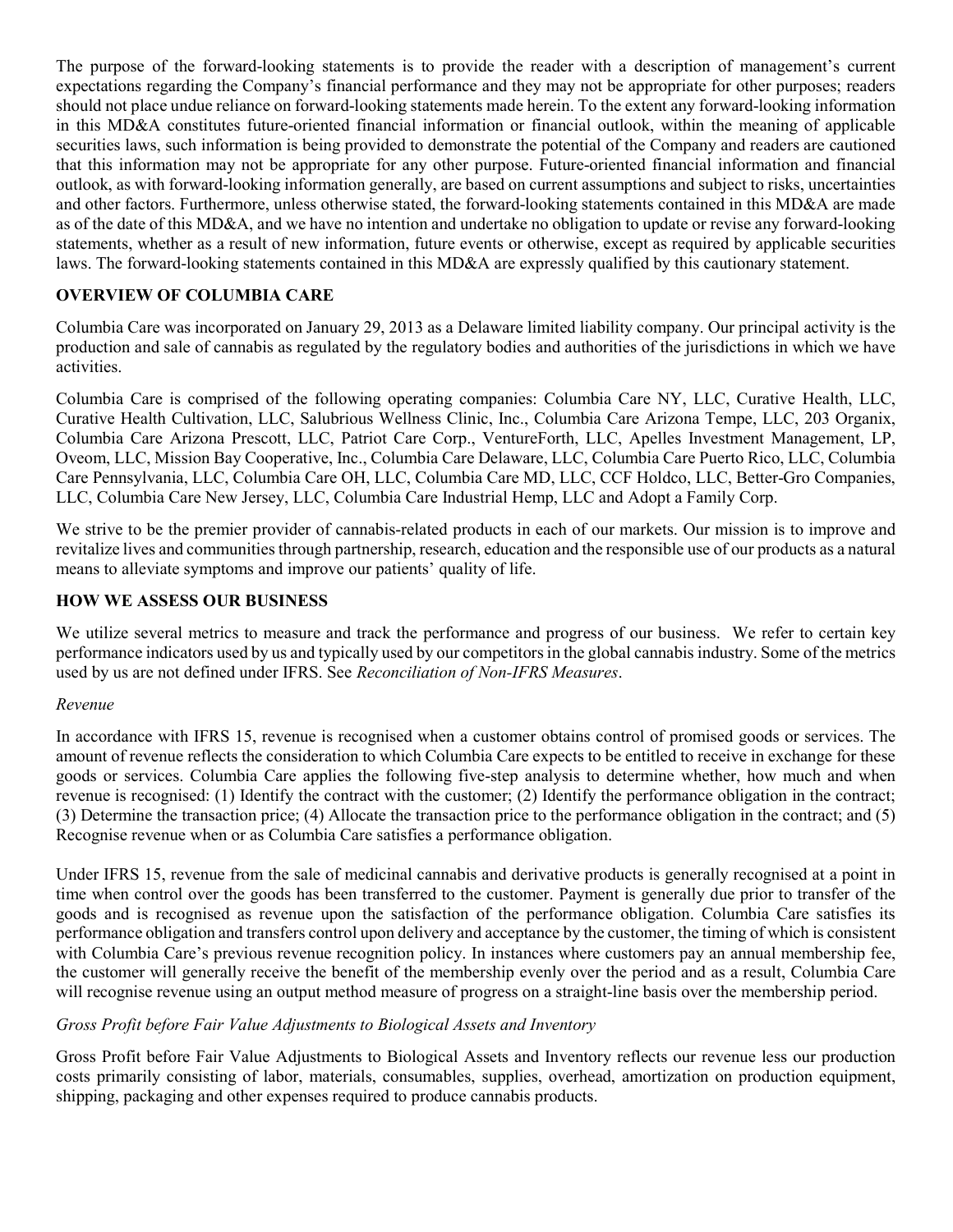### Gross Profit after Fair Value Adjustments to Biological Assets and Inventory

Production costs related to the transformation of biological assets to the point of harvest are capitalized and included in the fair value measurement of the biological assets. Once goods are sold, the associated capitalized costs are recognized as production costs in the statement of operations for the period.

Gross Profit after Fair Value Adjustments to Biological Assets and Inventory is based on Gross Profit before Fair Value Adjustments to Biological Assets and Inventory and includes fair value adjustments to our biological assets, consisting of cannabis plants measured at fair value less cost to sell up to the point of harvest and is inclusive of capitalized production costs. Harvested cannabis is transferred from biological assets at their fair value less cost to sell at harvest, which becomes the deemed cost for inventory which, upon sale, the fair value cost adjustment portion is expensed to finished harvest inventory sold. Gross profit before gain or loss on biological assets represents profit earned before the net impact of fair value adjustments and finished harvest inventory sold cost of sales that result from the transformation of biological assets.

As discussed in the notes to our financial statements, there is no active market for unharvested plants in certain states, and determination of the fair value of the biological assets requires us to make assumptions about how market participants assign fair values to these assets. These assumptions primarily relate to estimating the stage of growth of the cannabis plant, selling and other fulfillment costs, average selling prices and expected yields for the plants. See Critical Accounting Estimates – Biological Assets.

### Operating Expenses

Operating expenses primarily include salaries and benefits, professional fees, rent and facilities expenses, travel-related expenses, advertising and promotion expenses, licenses, fees and taxes, office supplies and pursuit expenses related to outside services, unit-based compensation and other general and administrative expenses.

### EBITDA

We believe EBITDA is a useful measure to assess the performance of Columbia Care as it provides meaningful operating results by excluding the effects of expenses that are not reflective of our underlying business performance. We define EBITDA as net income (loss) before (i) depreciation; (ii) income taxes; and (iii) interest expense and debt amortization. See Reconciliation of Non-IFRS Measures.

# Adjusted EBITDA

We believe Adjusted EBITDA is a useful measure to assess the performance of Columbia Care as it provides more meaningful operating results by excluding the effects of expenses that are not reflective of our underlying business performance and other one-time or non-recurring expenses. We define Adjusted EBITDA as EBITDA before (i) fair value gains or costs arising from biological assets; (ii) unit-based compensation expense; and (iii) other non-recurring items deemed unrelated to current operations. See Reconciliation of Non-IFRS Measures.

# COLUMBIA CARE OBJECTIVES AND FACTORS AFFECTING OUR PERFORMANCE

Our strategy to grow our business is comprised of five key components:

- 1) Expansion and development within and outside our current footprint
- 2) Pharmaceutical quality
- 3) Intellectual property
- 4) National branding
- 5) Distribution diversification

Columbia Care's performance and future success depends on a number of factors. These factors are also subject to a number of inherent risks and challenges, some of which are discussed below.

#### Branding

Columbia Care has established a national branding strategy across each of the jurisdictions in which it operates. Maintaining and growing Columbia Care's brand appeal domestically and internationally is critical to its continued success.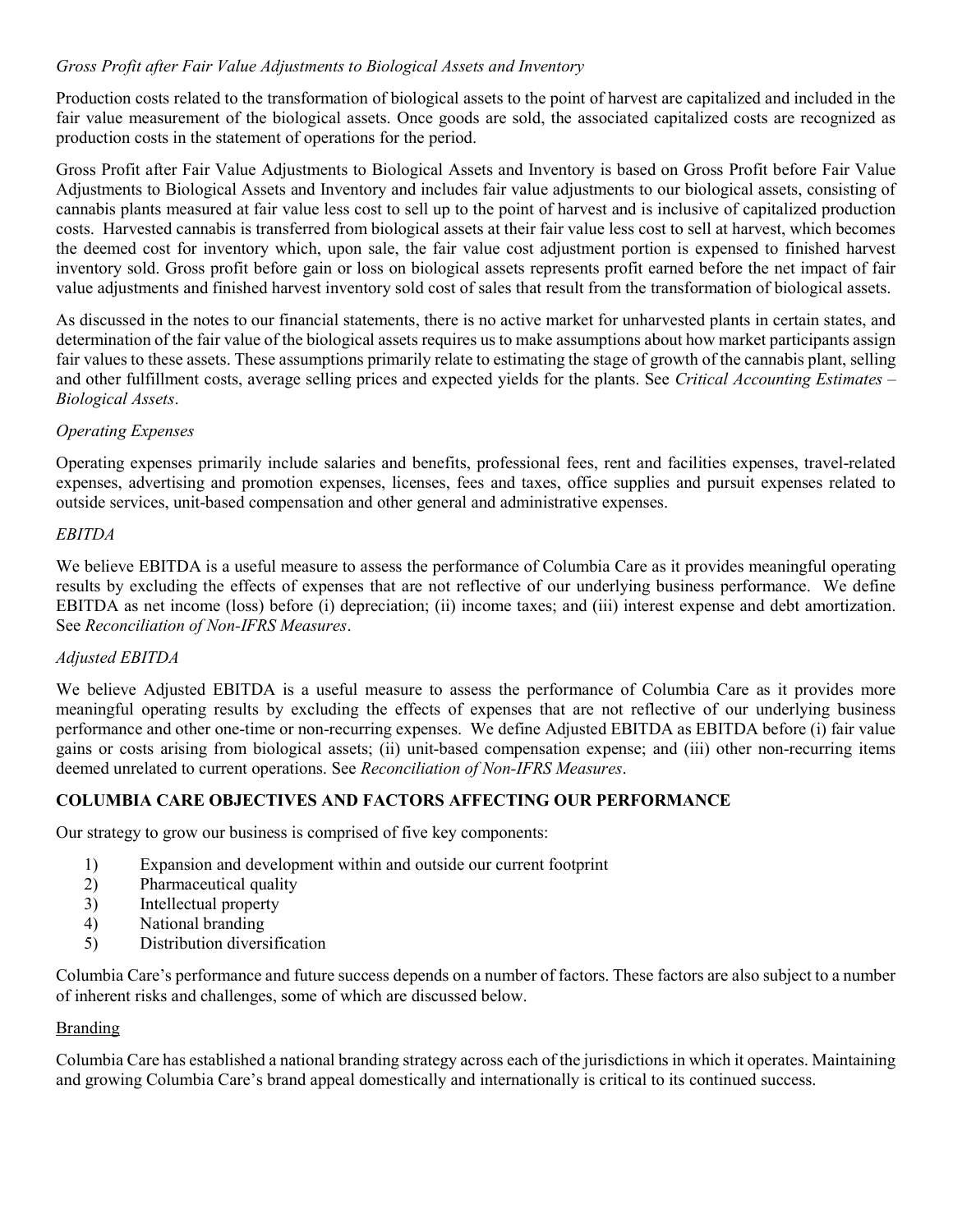# Regulation

Columbia Care is subject to the local and federal laws in the jurisdictions in which it operates. Outside of the United States, Columbia Care's products may be subject to tariffs, treaties and various trade agreements as well as laws affecting the importation of consumer goods. Columbia Care holds all required licenses for the production and distribution of its products in the jurisdictions in which it operates and continuously monitors changes in laws, regulations, treaties and agreements.

# Product Innovation and Consumer Trends

Columbia Care's business is subject to changing consumer trends and preferences, which is dependent, in part, on continued consumer interest in new products. The success of new product offerings, depends upon a number of factors, including Columbia Care's ability to (i) accurately anticipate customer needs; (ii) develop new products that meet these needs; (iii) successfully commercialize new products; (iv) price products competitively; (v) produce and deliver products in sufficient volumes and on a timely basis; and (vi) differentiate product offerings from those of competitors.

### Growth Strategies

Columbia Care has a successful history of growing revenue and it believes it has a strong domestic and international growth strategy aimed at continuing its strong rate of growth. Columbia Care's future depends, in part, on Management's ability to implement its growth strategy including (i) product innovations; (ii) penetration into new markets; (iii) growth in pharmaceutical and distributor partnerships; (iv) future development of e-commerce distribution capabilities; and (v) improvements in operating income, gross profit and operating expense margins. The ability of Columbia Care to implement this growth strategy depends, among other things, on its ability to develop new products that appeal to consumers, maintain and expand brand loyalty, maintain and improve pharmaceutical quality products and brand recognition, maintain and improve competitive position in the markets, and identify and successfully enter and market products in new geographic areas and segments.

# RECENT DEVELOPMENTS

Below is a summary of recent developments:

- In March 2019, we entered into an agreement with Make Sensi, LLC, under which we granted to Make Sensi a non-exclusive sublicense and access to a designated location at the cultivation property of Columbia Care Arizona-Tempe. In return, we will receive a sublicense fee and 20% of Make Sensi's net sales derived from the agreement.
- In April 2019, we completed a merger transaction with Canaccord Genuity Growth Corp ("CGGC"), resulting in our common units being exchanged for shares which are trading on the NEO exchange in Canada.

# SELECTED FINANCIAL INFORMATION

We report results of operations of our affiliates from the date control commences, either through the purchase of the business or control through a management agreement. The following selected financial information includes only the results of operations following the establishment of control of our affiliates. Accordingly, the information included below may not be representative of the results of operations if such affiliates had included their results of operations for the entire reporting period.

The following table sets forth selected consolidated financial information derived from our audited consolidated financial statements, the consolidated financial statements, and the respective accompanying notes prepared in accordance with IFRS.

During the periods discussed herein, we have not made business acquisitions or discontinued operations, and our accounting policies have remained consistent. The selected and summarized consolidated financial information below may not be indicative of Columbia Care's future performance.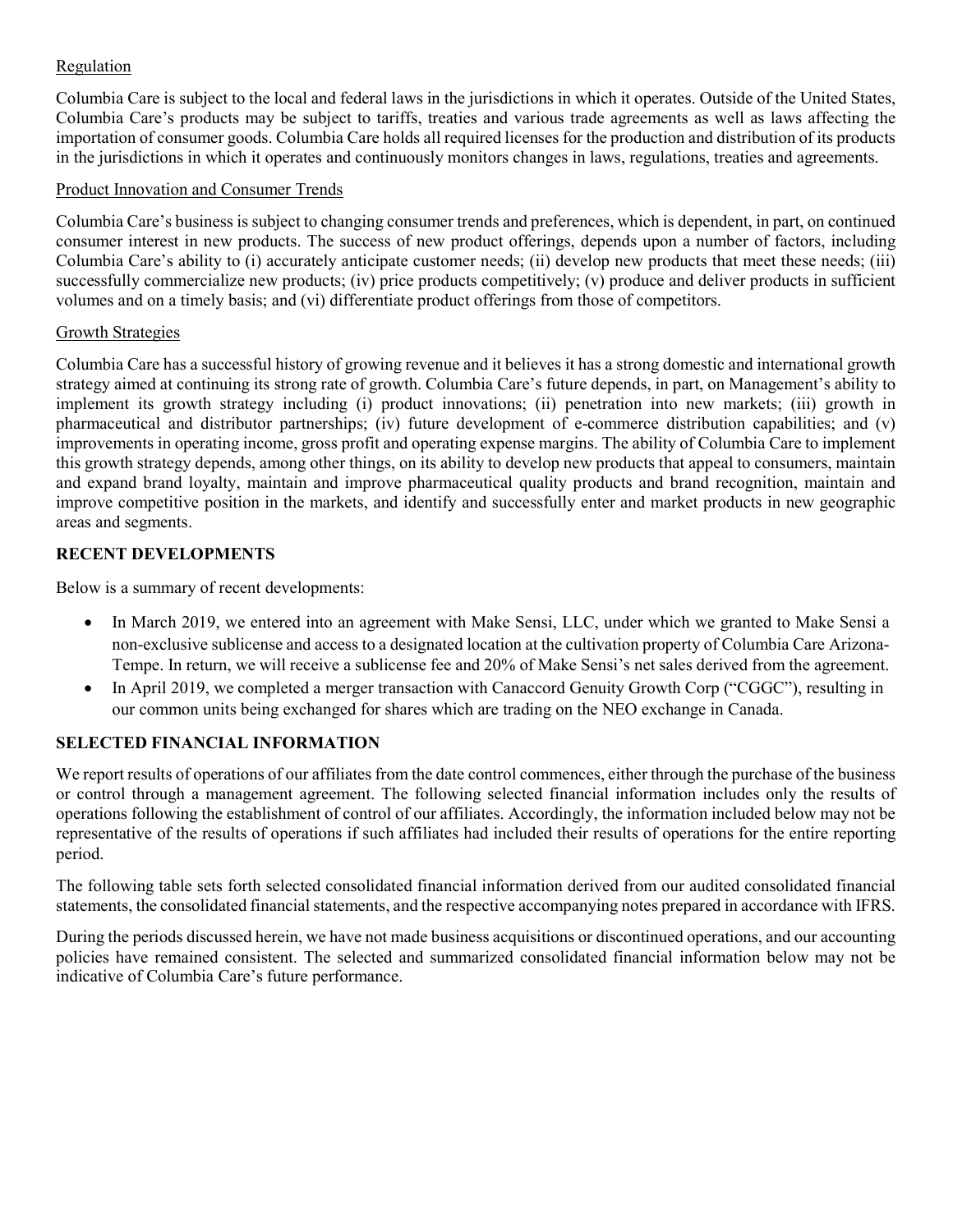# Statement of operations:

|                     |                                                           |                   |             | <b>Three Months Ended</b><br>March 31, |             | March 31,        |
|---------------------|-----------------------------------------------------------|-------------------|-------------|----------------------------------------|-------------|------------------|
|                     |                                                           |                   |             | 2019                                   |             | 2018             |
| Medical sales       |                                                           |                   |             |                                        |             |                  |
| Production costs    |                                                           |                   | \$          | 12,870<br>(8,469)                      | \$          | 8,849<br>(5,436) |
|                     | Gross profit excluding change in fair value of biological |                   |             |                                        |             |                  |
|                     | assets and inventory sold                                 |                   |             | 4,401                                  |             | 3,413            |
|                     | Increase (decrease) in fair value of inventory sold       |                   |             | (11, 856)                              |             | (11,741)         |
|                     | Increase (decrease) in fair value of biological assets    |                   |             | 5,252                                  |             | 9,545            |
| Gross profit (loss) |                                                           |                   |             | (2,203)                                |             | 1,217            |
| Operating expenses  |                                                           |                   |             | (21, 925)                              |             | (9,451)          |
| Other income, net   |                                                           |                   |             | (389)                                  |             | (744)            |
|                     | Provison for income taxes                                 |                   |             | (615)                                  |             | (719)            |
| Net loss            |                                                           |                   |             | (25, 132)                              |             | (9,697)          |
|                     | Net loss attributable to non-controlling interest         |                   |             | (272)                                  |             | (261)            |
|                     | Net loss attributable to Columbia Care LLC                |                   | S           | (24, 860)                              | $\mathbf S$ | (9, 436)         |
| sheet items:        |                                                           |                   |             |                                        |             |                  |
|                     |                                                           | March 31,<br>2019 |             | December 29,<br>2018                   |             |                  |
|                     | Total Assets                                              | 254,215<br>\$     | $\mathbb S$ | 233,927                                |             |                  |
|                     | <b>Total Liabilities</b>                                  | \$<br>70,798      | \$          | 30,238                                 |             |                  |
|                     | Shareholders' Equity                                      | \$<br>183,417     | \$          | 203,689                                |             |                  |

|                         | March 31, | December 29, |
|-------------------------|-----------|--------------|
|                         | 2019      | 2018         |
| Total Assets            | 254, 215  | 233,927      |
| Total Liabilities       | 70.798    | 30,238       |
| Shareholders' Equity \$ | 183.417   | 203,689      |

### RESULTS OF OPERATIONS

# Comparison of the Three Months Ended March 31, 2019 and March 31, 2018

| Net loss                                                                                                               |                                                   |           |                           |              | (25, 132)         | (9,697)      |                    |          |
|------------------------------------------------------------------------------------------------------------------------|---------------------------------------------------|-----------|---------------------------|--------------|-------------------|--------------|--------------------|----------|
|                                                                                                                        | Net loss attributable to non-controlling interest |           |                           |              | (272)             |              | (261)              |          |
|                                                                                                                        | Net loss attributable to Columbia Care LLC        |           |                           | S            | $(24,860)$ \$     | (9, 436)     |                    |          |
| Summary of balance sheet items:                                                                                        |                                                   |           |                           |              |                   |              |                    |          |
|                                                                                                                        |                                                   | March 31, |                           |              | December 29,      |              |                    |          |
|                                                                                                                        |                                                   | 2019      |                           |              | 2018              |              |                    |          |
|                                                                                                                        | Total Assets                                      | \$        | 254,215                   | $\mathbb S$  | 233,927           |              |                    |          |
|                                                                                                                        | <b>Total Liabilities</b>                          | \$        | 70,798                    | $\mathbb{S}$ | 30,238            |              |                    |          |
|                                                                                                                        | Shareholders' Equity                              | \$        | 183,417                   | $\mathbb{S}$ | 203,689           |              |                    |          |
| <b>RESULTS OF OPERATIONS</b>                                                                                           |                                                   |           |                           |              |                   |              |                    |          |
| Comparison of the Three Months Ended March 31, 2019 and March 31, 2018                                                 |                                                   |           |                           |              |                   |              |                    |          |
|                                                                                                                        |                                                   |           |                           |              |                   |              |                    |          |
|                                                                                                                        |                                                   |           |                           |              |                   |              |                    |          |
| The following table summarizes our results of operations for the three months ended March 31, 2019 and March 31, 2018: |                                                   |           |                           |              |                   |              |                    |          |
|                                                                                                                        |                                                   |           | <b>Three Months ended</b> |              |                   |              |                    |          |
|                                                                                                                        |                                                   |           | March 31,<br>2019         |              | March 31,<br>2018 |              | \$ Change          | % Change |
| Medical sales                                                                                                          |                                                   | \$        | 12,870                    | \$           | 8,849             | $\mathbb{S}$ | 4,021              | 45%      |
| Production costs                                                                                                       |                                                   |           | (8, 469)                  |              | (5, 436)          |              | (3,033)            | 56%      |
| Gross profit excluding change in fair value of                                                                         |                                                   |           |                           |              |                   |              |                    |          |
| biological assets and inventory sold                                                                                   |                                                   |           | 4,401                     |              | 3,413             |              | 988                | 29%      |
| Increase (decrease) in fair value of inventory sold                                                                    |                                                   |           | (11, 856)                 |              | (11,741)          |              | (115)              | 1%       |
| Increase (decrease) in fair value of biological assets                                                                 |                                                   |           |                           |              |                   |              |                    | $-45%$   |
| Gross profit (loss)                                                                                                    |                                                   |           | 5,252<br>(2,203)          |              | 9,545<br>1,217    |              | (4,293)<br>(3,420) | $-281%$  |
| Operating expenses                                                                                                     |                                                   |           | (21, 925)                 |              | (9, 451)          |              | (12, 474)          | 132%     |
| Loss from operations                                                                                                   |                                                   |           | (24, 128)                 |              | (8,234)           |              | (15,894)           | 193%     |
| Other expense, net                                                                                                     |                                                   |           | (389)                     |              | (744)             |              | 355                | $-48%$   |
| Loss before provision for income taxes                                                                                 |                                                   |           | (24,517)                  |              | (8,978)           |              | (15, 539)          | 173%     |
| Income tax expense                                                                                                     |                                                   |           |                           |              | (719)             |              | 104                | $-14%$   |
| Net loss                                                                                                               |                                                   |           | (615)<br>(25, 132)        |              | (9,697)           |              | (15, 435)          | 159%     |
| Net loss attributable to non-controlling interest                                                                      |                                                   |           | (272)                     |              | (261)             |              | (11)               | 4%       |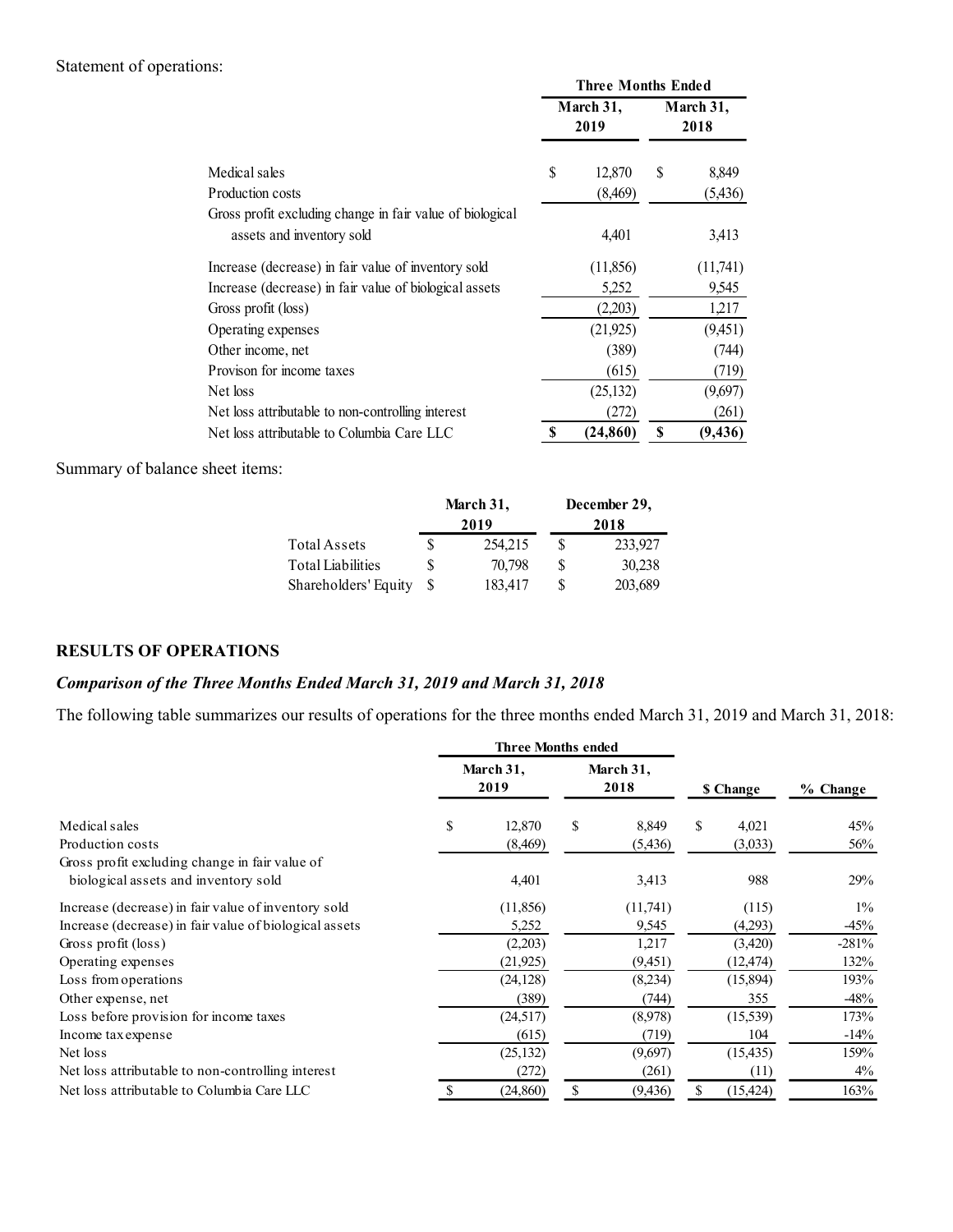#### Revenue

Revenue for the three months ended March 31, 2019 was \$12,870, an increase of \$4,021 or 45%, compared to revenue of \$8,849 for the three months ended March 31, 2018. The increase in revenue was primarily driven by expansion of our dispensary network and by additional sales through our existing dispensaries.

### Cost of Goods Sold & Changes in Fair Value of Biological Assets and Inventory Sold

Cost of goods sold, excluding adjustments to the fair value of biological assets and inventory sold, for the three months ended March 31, 2019 was \$8,469, an increase of \$3,033 or 56% compared to \$5,436 of cost of goods sold for the three months ended March 31, 2018. The increase was primarily due to higher sales volumes of our products.

Fair value adjustments to biological assets and inventory sold resulted in a loss of \$6,604 for the three months ended March 31, 2019 compared to a loss of \$2,196 for the three months ended March 31, 2018, a decrease of \$4,408, or 67%. The decrease was primarily due to decreased volume of unharvested plants.

#### Gross Profit

Gross profit before fair value adjustments to biological assets and inventory for three months ended March 31, 2019 was \$4,401 compared to \$3,413 for the three months ended March 31, 2018, an increase of \$988 or 29%. The increase was due to volume growth of our business.

Gross profit after changes in the fair value of biological assets and inventory sold for the three months ended March 31, 2019 was (\$2,203) compared to \$1,217 for the three months ended March 31, 2018, a decrease of \$3,420. The decrease was primarily due to fair value adjustments related to decreased volume of unharvested plants and inventory. Operating Expenses

|                                                                                                                                                                                                                                                                                                                                              | f Goods Sold & Changes in Fair Value of Biological Assets and Inventory Sold |                   |                 |             |
|----------------------------------------------------------------------------------------------------------------------------------------------------------------------------------------------------------------------------------------------------------------------------------------------------------------------------------------------|------------------------------------------------------------------------------|-------------------|-----------------|-------------|
| of goods sold, excluding adjustments to the fair value of biological assets and inventory sold, for the three months<br>March 31, 2019 was \$8,469, an increase of \$3,033 or 56% compared to \$5,436 of cost of goods sold for the three<br>s ended March 31, 2018. The increase was primarily due to higher sales volumes of our products. |                                                                              |                   |                 |             |
| alue adjustments to biological assets and inventory sold resulted in a loss of \$6,604 for the three months ended March<br>19 compared to a loss of \$2,196 for the three months ended March 31, 2018, a decrease of \$4,408, or 67%. The<br>se was primarily due to decreased volume of unharvested plants.                                 |                                                                              |                   |                 |             |
| Profit                                                                                                                                                                                                                                                                                                                                       |                                                                              |                   |                 |             |
| profit before fair value adjustments to biological assets and inventory for three months ended March 31, 2019 was<br>compared to \$3,413 for the three months ended March 31, 2018, an increase of \$988 or 29%. The increase was due<br>ume growth of our business.                                                                         |                                                                              |                   |                 |             |
| profit after changes in the fair value of biological assets and inventory sold for the three months ended March 31,<br>vas (\$2,203) compared to \$1,217 for the three months ended March 31, 2018, a decrease of \$3,420. The decrease was                                                                                                  |                                                                              |                   |                 |             |
| ily due to fair value adjustments related to decreased volume of unharvested plants and inventory.<br>ting Expenses                                                                                                                                                                                                                          |                                                                              |                   |                 |             |
|                                                                                                                                                                                                                                                                                                                                              | <b>Three Months Ended</b>                                                    |                   |                 |             |
|                                                                                                                                                                                                                                                                                                                                              | March 31,<br>2019                                                            | March 31,<br>2018 | <b>S</b> Change | % Change    |
|                                                                                                                                                                                                                                                                                                                                              |                                                                              |                   |                 |             |
| Salaries and benefits                                                                                                                                                                                                                                                                                                                        | \$<br>5,339                                                                  | \$<br>2,847       | \$<br>2,492     | 88%         |
| Professional fees                                                                                                                                                                                                                                                                                                                            | 7,928                                                                        | 1,386             | 6,542           | 472%        |
| Facilities costs                                                                                                                                                                                                                                                                                                                             | 950                                                                          | 890               | 60              | 7%          |
| Travel, meals, and entertainment                                                                                                                                                                                                                                                                                                             | 356                                                                          | 240               | 116             | 48%         |
| Advertising and promotion                                                                                                                                                                                                                                                                                                                    | 481                                                                          | 162               | 319             | 197%        |
| Licenses, fees, and taxes                                                                                                                                                                                                                                                                                                                    | 471                                                                          | 306               | 165             | 54%         |
| Office Supplies                                                                                                                                                                                                                                                                                                                              | 288                                                                          | 148               | 140             | 95%         |
| Unit-based compensation                                                                                                                                                                                                                                                                                                                      | 4,232<br>1,426                                                               | 2,788<br>455      | 1,444<br>971    | 52%<br>213% |
| Depreciation and amortization<br>Other General and Administrative                                                                                                                                                                                                                                                                            | 454                                                                          | 229               | 225             | $98\%$      |

Operating expenses for the three months ended March 31, 2019 were \$21,925, an increase of \$12,474 or 132%, compared to \$9,451 for the three months ended March 31, 2018, representing 170% and 107% of total revenue for the three months ended March 31, 2019 and March 31, 2018, respectively. The increase in total operating expenses was primarily attributable to increases in professional fees, salaries and benefits, unit-based compensation and facilities costs as we expanded our operations and increased the size and scope of our administrative functions.

Salaries and benefits increased \$2,492 or 88%, from \$2,847 for the three months ended March 31, 2018 to \$5,339 for the three months ended March 31, 2019. The increase was a result of our continued growth and expansion into new markets within the United States as well as growth of our administrative functions. Our employee headcount increased from 312 as of March 31, 2018 to 438 as of March 31, 2019.

Professional fees increased \$6,542, or 472%, from \$1,386 for the three months ended March 31, 2018 to \$7,928 for the three months ended March 31, 2019. The increase was primarily due to increased fees for legal, tax and audit services.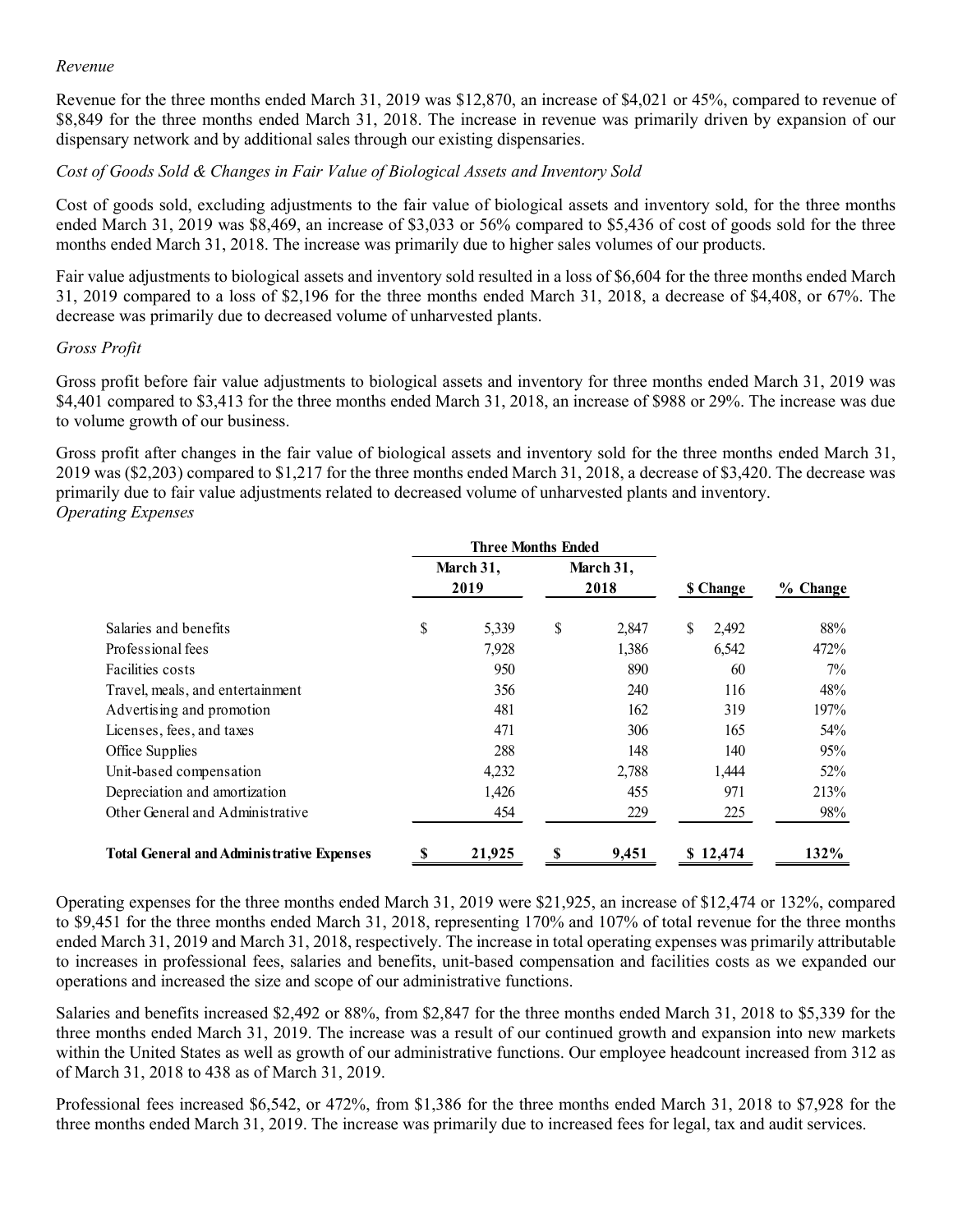Facilities expenses increased \$60, or 7%, from \$890 for the three months ended March 31, 2018 to \$950 for the three months ended March 31, 2019. The increase was primarily due to lease of additional space for our administrative functions and operations, offset by lower lease expenses due to the adoption of IFRS 16.

Travel, meals, and entertainment expenses increased \$116, or 48%, from \$240 for the three months ended March 31, 2018 to \$356 for the three months ended March 31, 2019. The increase was due to increased travel by our employees as we continued our expansion into new markets within the U.S., as well as with expansion of the dispensary network in states in which we already operate.

Advertising and promotion expenses increased \$319, or 197%, from \$162 for the three months ended March 31, 2018 to \$481 for the three months ended March 31, 2019. The increase was primarily due to our efforts to develop our corporate message and launch of our branded products.

Licenses, fees, and taxes increased \$165, or 54%, from \$306 for the three months ended March 31, 2018 to \$471 for the three months ended March 31, 2019. The increase was due primarily to our expansion into new markets.

Office supplies increased \$140, or 95%, from \$148 for the three months ended March 31, 2018 to \$288 for the three months ended March 31, 2019. The increase was primarily due to the overall growth of our operations, driving the need for more supplies at our dispensary, cultivation, and corporate sites.

Unit-based compensation expense increased \$1,444, or 52%, from \$2,788 for the three months ended March 31, 2018 to \$4,232 for the three months ended March 31, 2019. The increase was due to expense recorded for unit grants made subsequent to the first quarter of 2018.

Depreciation and amortization expense increased \$971, or 213%, from \$455 for the three months ended March 31, 2018 to \$1,426 for the three months ended March 31, 2019. The increase was primarily due to the adoption of IFRS 16 and the start of amortizing the right-of-use assets, as well as additional depreciation on new equipment additions.

Other general and administrative expenses include miscellaneous operating expenses, which increased \$225, or 98%, from \$229 for the three months ended March 31, 2018 to \$454 for the three months ended March 31, 2019. The increase was primarily due to increased expenses incurred in pursuit of new business opportunities.

# Other Income (Expense), Net

Total income and expense for the period increased \$380 from (\$744) for the three months ended March 31, 2018 to \$(364) for the three months ended March 31, 2019.

Other income (expense), net for the three months ended March 31, 2019 increased \$83 from \$(25) for the three months ended March 31, 2018 to \$58 for the three months ended March 31, 2019.

Net interest expense for the three months ended March 31, 2019 and March 31, 2018 was \$(447) and \$(719), respectively. The decrease was due to the repayment of the majority of our debt obligations during 2018, partly offset by higher interest expenses recorded due to the adoption of IFRS 16.

#### Provision for Income Taxes

We recorded a provision for income taxes of \$615 for the three months ended March 31, 2019, compared to an income tax provision of \$719 for the three months ended March 31, 2018. The decrease was primarily due to lower taxable income in our taxable operating entities in Massachusetts and Arizona.

#### EBITDA

EBITDA for the three months ended March 31, 2019 and March 31, 2018 was \$(21,200) and \$(7,252), respectively. The decrease was primarily driven by higher operating expenses during the current quarter.

#### Adjusted EBITDA

Adjusted EBITDA for the three months ended March 31, 2019 and March 31, 2018 was \$(10,364) and \$(2,268), respectively. The decrease was primarily driven by higher operating expenses, partially offset by higher revenue and gross profit before impact from fair value adjustments. See Non-IFRS Measures.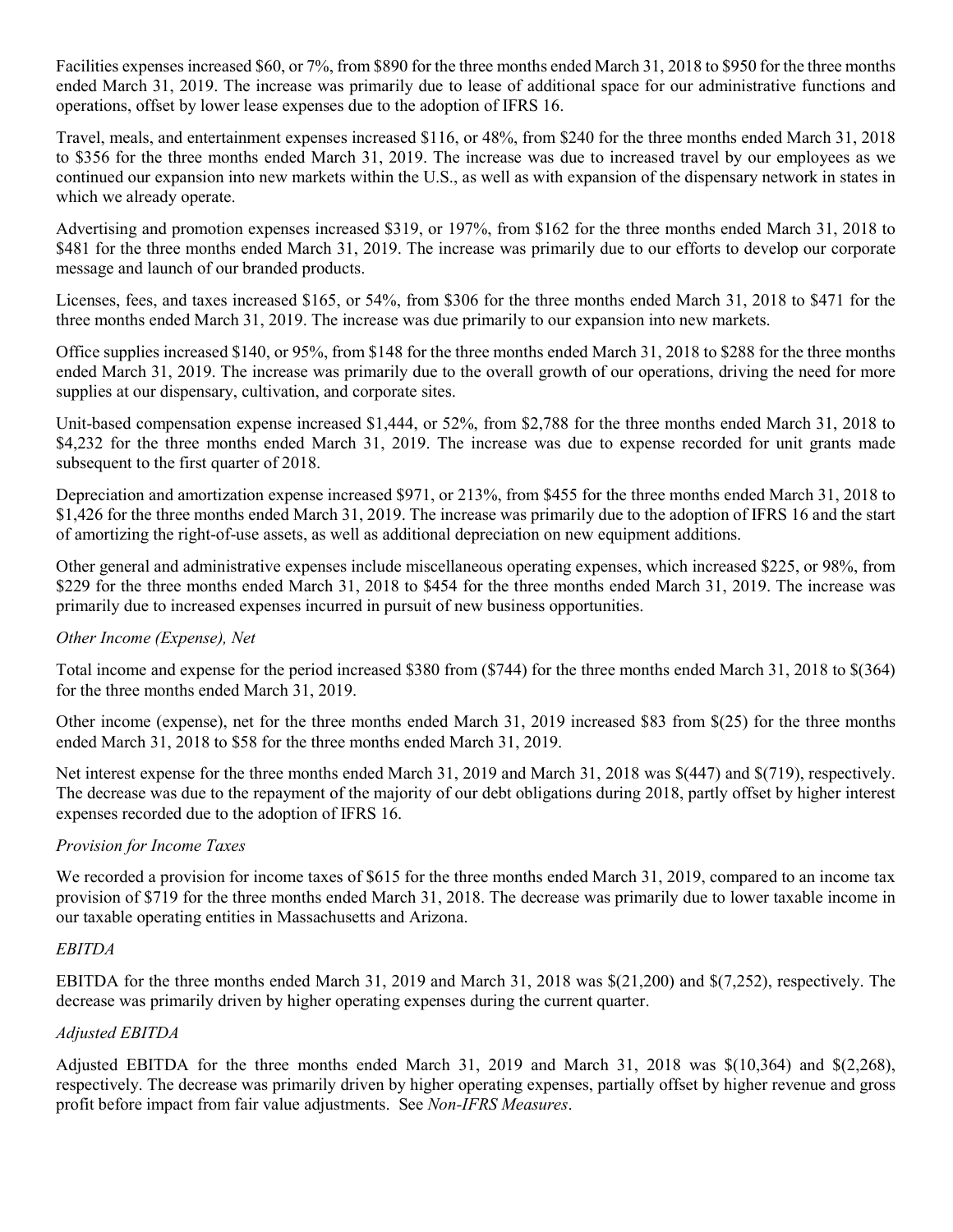### Net Income

Net loss for the three months ended March 31, 2019 and March 31, 2018 was \$(25,132) and \$(9,697), respectively, an increased loss of \$15,435. The increased loss was primarily driven by a decrease in the fair value adjustment of biological assets and higher operating expenses, partially offset by higher gross profit excluding changes in fair value of biological assets and inventory sold.

Our future financial results are subject to significant potential fluctuations caused by, among other things, fair value adjustments to biological assets and inventory sold, growth of sales volume in new and existing markets, and our ability to control operating expenses. In addition, our financial results may be impacted significantly by changes to the regulatory environment in which we operate, both on a local, state and federal level.

#### Reconciliation of Non-IFRS Measures

The following table provides a reconciliation of net income (loss) for the period to EBITDA and Adjusted EBITDA for the three months ended March 31, 2019 and March 31, 2018:

| 5,435. The increased loss was primarily driven by a decrease in the fair value adjustment of biological<br>perating expenses, partially offset by higher gross profit excluding changes in fair value of biological                                                                                                                                                                     |             |                           |             |                   |
|-----------------------------------------------------------------------------------------------------------------------------------------------------------------------------------------------------------------------------------------------------------------------------------------------------------------------------------------------------------------------------------------|-------------|---------------------------|-------------|-------------------|
| / sold.                                                                                                                                                                                                                                                                                                                                                                                 |             |                           |             |                   |
| I results are subject to significant potential fluctuations caused by, among other things, fair value<br>ogical assets and inventory sold, growth of sales volume in new and existing markets, and our ability to<br>xpenses. In addition, our financial results may be impacted significantly by changes to the regulatory<br>ch we operate, both on a local, state and federal level. |             |                           |             |                   |
| <b>Von-IFRS Measures</b>                                                                                                                                                                                                                                                                                                                                                                |             |                           |             |                   |
| provides a reconciliation of net income (loss) for the period to EBITDA and Adjusted EBITDA for the<br>March 31, 2019 and March 31, 2018:                                                                                                                                                                                                                                               |             |                           |             |                   |
|                                                                                                                                                                                                                                                                                                                                                                                         |             |                           |             |                   |
|                                                                                                                                                                                                                                                                                                                                                                                         |             | <b>Three Months ended</b> |             |                   |
|                                                                                                                                                                                                                                                                                                                                                                                         |             | March 31,<br>2019         |             | March 31,<br>2018 |
| Net loss                                                                                                                                                                                                                                                                                                                                                                                |             |                           |             |                   |
| Income tax                                                                                                                                                                                                                                                                                                                                                                              | \$          | (25, 132)<br>615          | \$          | (9,697)<br>719    |
| Depreciation and amortization                                                                                                                                                                                                                                                                                                                                                           |             | 2,870                     |             | 981               |
| Interest expense, net and debt amortization                                                                                                                                                                                                                                                                                                                                             |             | 447                       |             | 745               |
| <b>EBITDA</b>                                                                                                                                                                                                                                                                                                                                                                           | $\mathbb S$ | (21,200)                  | $\mathbf S$ | (7,252)           |
| Adjustments:                                                                                                                                                                                                                                                                                                                                                                            |             |                           |             |                   |
| Unit-based compensation                                                                                                                                                                                                                                                                                                                                                                 |             | 4,232                     |             | 2,788             |
| Net impact, FV of biological assets                                                                                                                                                                                                                                                                                                                                                     |             |                           |             |                   |
| and inventory sold                                                                                                                                                                                                                                                                                                                                                                      |             | 6,604                     |             | 2,196             |
| Other non-recurring items<br><b>Adjusted EBITDA</b>                                                                                                                                                                                                                                                                                                                                     | $\mathbf S$ | (10, 364)                 | $\mathbf S$ | (2, 268)          |

The adjustment for interest expense, net and debt amortization includes the sum of interest income and interest expense presented on our statements of operations and the revaluation of derivative liability, which is presented on our statements of cash flows. Unit-based compensation is the sum of equity-based compensation expense and deferred compensation expense, which are presented in our statements of cash flows.

# Liquidity and Capital Resources

Our primary need for liquidity is to fund working capital requirements of our business, capital expenditures, debt service and for general corporate purposes. Our primary source of liquidity is funds generated by financing activities. Our ability to fund our operations, to make capital expenditures, to make scheduled debt payments and to repay or refinance indebtedness depends on our future operating performance and cash flows, which are subject to prevailing economic conditions and financial, business and other factors, some of which are beyond our control.

As of March 31, 2019, we had \$59,064 of cash and \$106,580 of working capital (current assets minus current liabilities), compared with \$46,241 of cash and \$144,813 of working capital as of December 29, 2018. The decrease of \$38,233 in our working capital was primarily due to decreases of \$42,764 in subscription receivable and \$2,792 in inventory, and increases of \$5,810 in accounts payable, \$4,052 in accrued expenses and \$4,807 in current lease obligations, offset by increases in cash and cash equivalents of \$12,823, deposits and prepaids of \$3,652, and a decrease of \$4,127 in current portion of longterm debt.

We expect that our cash on hand and cash provided by operations will allow us to meet our capital requirements and operational needs for the next twelve months. As of March 31, 2019, there were no regulatory capital requirements applicable to our industry.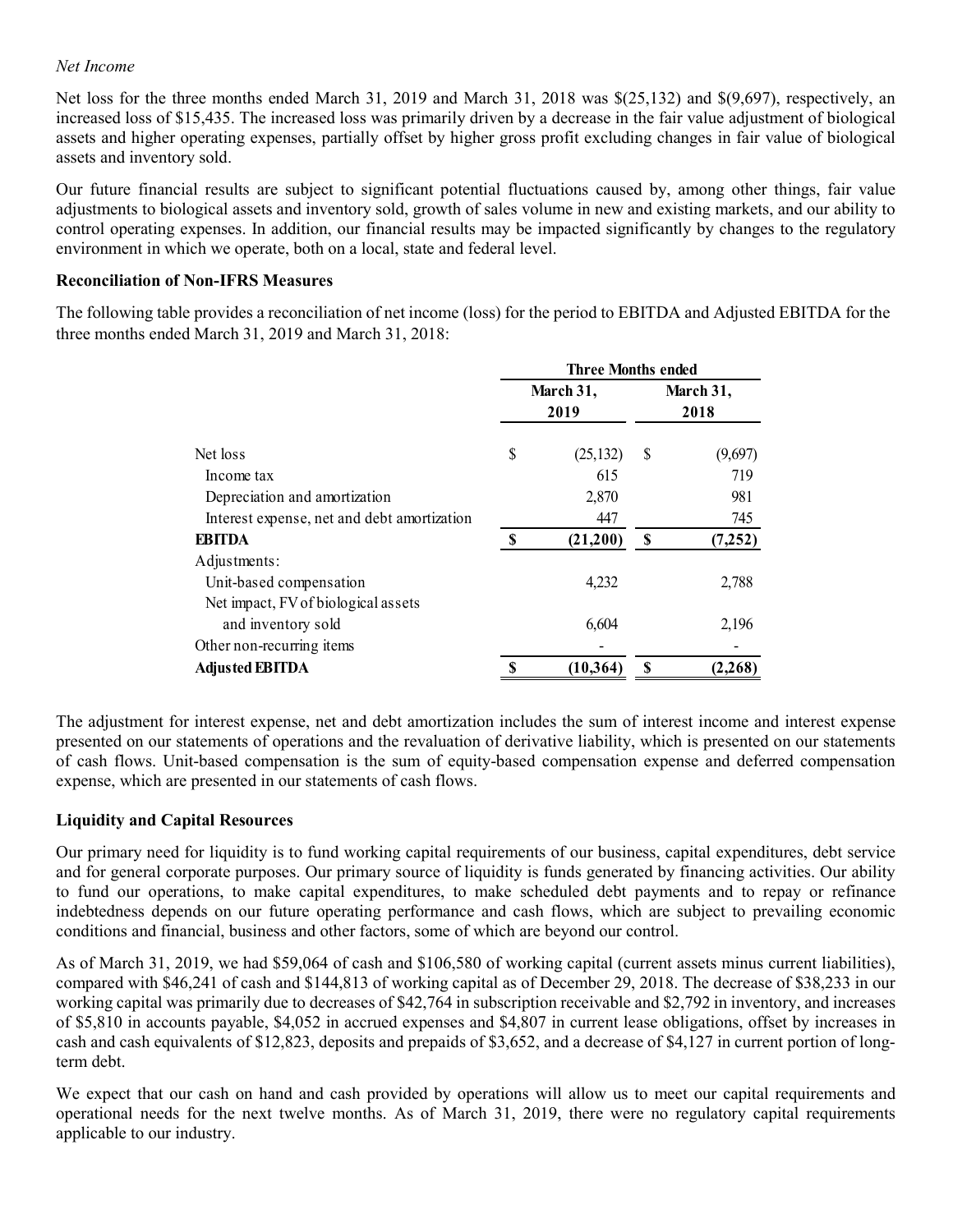### Recent Financing Transactions

### Working Capital Loan

In July 2016, we obtained working capital loans from various lenders, at a stated interest rate of 10% and a maturity date of July 11, 2019. The loans were unsecured. Cash interest was paid in arrears on July 31, 2018 and on each quarterly anniversary thereafter. We could prepay the loans, in whole or in part, upon not less than three business days prior with written notice. In December 2018, \$650 in loan principal was repaid while the remaining \$300 principal balance was repaid in January 2019.

### Term Debt

#### Real Estate Debt

In January 2016, we entered into a loan and security agreement with various individuals. The agreement had a stated interest rate of 7% with a maturity date of January 25, 2019. The aggregate principal amount of the loans per an amendment dated March 31, 2017 was increased from \$10,000 to \$12,000. As of December 29, 2018, the outstanding principal balance was \$3,795.

Under the terms of the loan, we issued 11,230 and 31,814 warrants during the years ended December 30, 2017 and December 31, 2016, respectively, at an exercise price of \$0.01.

The loans could be prepaid prior to the second anniversary of the closing date with the consent of the lenders. At any time following the second anniversary of the closing date, the loans could be prepaid in whole or in part not less than three business days' prior written notice to the lenders. The loans were collateralized by various real estate holdings of Columbia Care.

In December 2018, \$8,005 was repaid or converted to common units while the remaining \$3,795 was repaid or converted to common units in January 2019.

#### Note Payable – Former Member

On July 6, 2016 we purchased a 10% minority interest from a former member in Columbia Care Arizona Tempe DE, LLC, for a total of \$1,000, which was payable as follows: \$250 upon the execution of the agreement; \$150 payable on or before January 1, 2017 (which was paid in 2016) and; \$600 payable in twelve equal quarterly payments commencing April 1, 2017 and continuing through January 1, 2020. The note is non-interest bearing and is guaranteed by Columbia Care and its managing members. ile the remaining \$3,795 was repaid or converted<br>
mber in Columbia Care Arizona Tempe DE, LLC,<br>
tion of the agreement; \$150 payable on or before<br>
inal quarterly payments commencing April 1, 2017<br>
mg and is guaranteed by Co the remaining \$3,795 was repaid or converted<br>
er in Columbia Care Arizona Tempe DE, LLC,<br>
on of the agreement; \$150 payable on or before<br>
quarterly payments commencing April 1, 2017<br>
and is guaranteed by Columbia Care and

The purchase of the non-controlling interest in the amount of \$1,000 is reflected in the changes in Members' Equity section of the accompanying financial statements.

As of March 31, 2019, there was \$150 remaining in outstanding principal on the note.

#### Cash Flows

The following table summarizes the sources and uses of cash or each of the periods presented:

| ormer Member                                                                                                                                                                                                                                                                                                                                                                                                                       |                                        |   |              |
|------------------------------------------------------------------------------------------------------------------------------------------------------------------------------------------------------------------------------------------------------------------------------------------------------------------------------------------------------------------------------------------------------------------------------------|----------------------------------------|---|--------------|
| e purchased a 10% minority interest from a former member in Columbia Care Arizona Tempe DE, LLC,<br>00, which was payable as follows: \$250 upon the execution of the agreement; \$150 payable on or before<br>which was paid in 2016) and; \$600 payable in twelve equal quarterly payments commencing April 1, 2017<br>rough January 1, 2020. The note is non-interest bearing and is guaranteed by Columbia Care and its<br>rs. |                                        |   |              |
| ne non-controlling interest in the amount of \$1,000 is reflected in the changes in Members' Equity section<br>ing financial statements.                                                                                                                                                                                                                                                                                           |                                        |   |              |
| 019, there was \$150 remaining in outstanding principal on the note.                                                                                                                                                                                                                                                                                                                                                               |                                        |   |              |
|                                                                                                                                                                                                                                                                                                                                                                                                                                    |                                        |   |              |
| le summarizes the sources and uses of cash or each of the periods presented:                                                                                                                                                                                                                                                                                                                                                       | <b>Three Months ended</b><br>March 31, |   | March 31,    |
|                                                                                                                                                                                                                                                                                                                                                                                                                                    | 2019                                   |   | 2018         |
| Net cash used in operating activities                                                                                                                                                                                                                                                                                                                                                                                              | \$<br>(15,073)                         | S | (6,212)      |
| Net cash used in investing activities                                                                                                                                                                                                                                                                                                                                                                                              | (12,399)                               |   | (642)        |
| Net cash provided by financing activities<br>Net increase in cash and cash equivalents                                                                                                                                                                                                                                                                                                                                             | 40,295<br>12,823                       | S | 7,585<br>731 |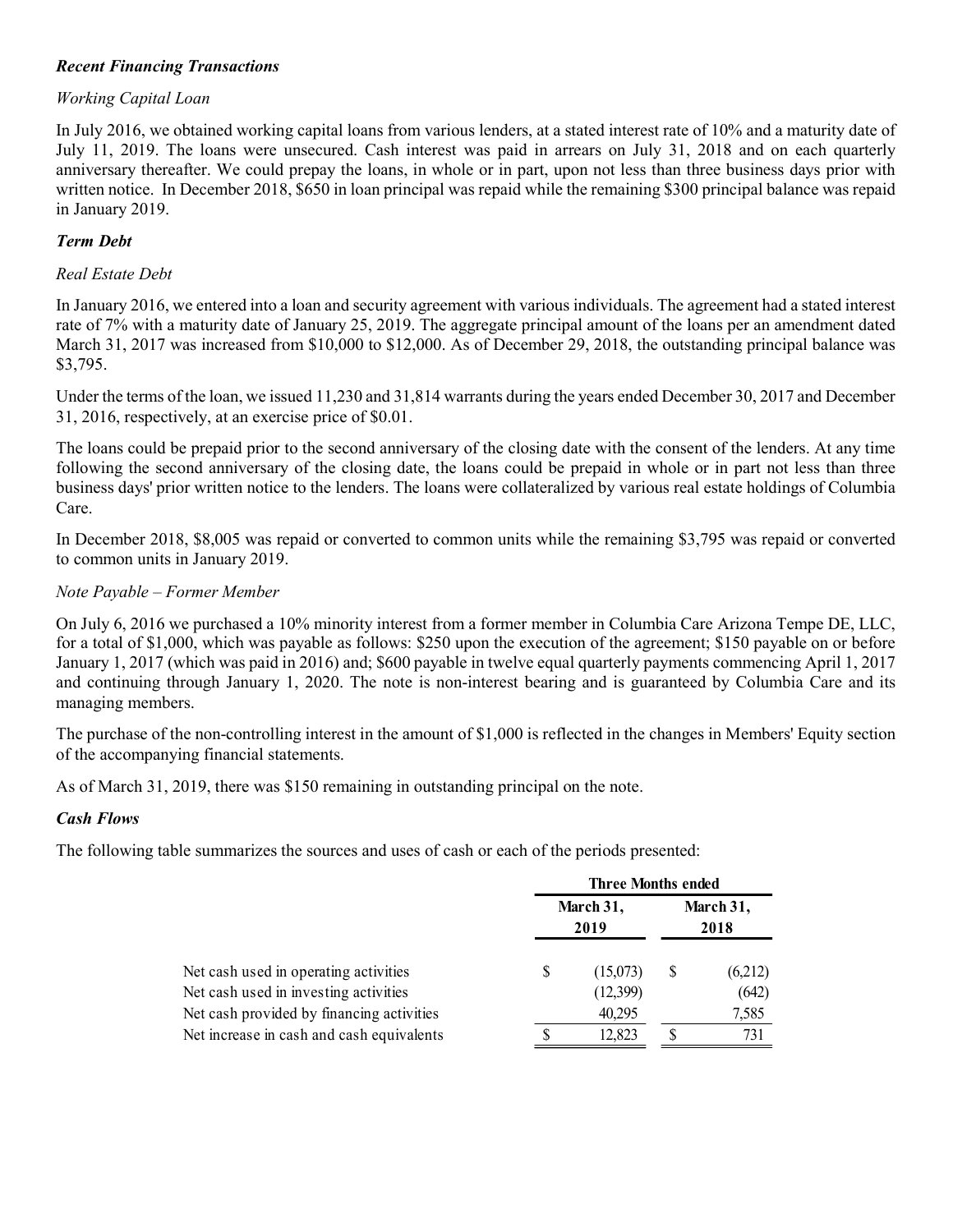# Operating Activities

During the three months ended March 31, 2019, operating activities used \$15,073 of cash, primarily resulting from net loss of \$25,132 and net cash used in changes in operating assets and liabilities of \$3,665, partially offset by change in the fair value of biological assets of \$6,604, depreciation and amortization of \$2,870, equity-based compensation expense of \$2,321, and deferred compensation expense of \$1,911. Cash used due to changes in operating assets and liabilities was primarily due to increases in biological assets of \$5,933, prepaid expenses and other assets of \$1,146 and non-current assets of \$38,432, partially offset by decreases in inventory of \$2,792 and increases in current liabilities of \$9,610 and long-term liabilities of \$30,244.

During the three months ended March 31, 2018, operating activities used \$6,212 of cash, primarily resulting from net loss of \$9,697 and net cash used in changes in operating assets and liabilities of \$2,724, partially offset by depreciation and amortization of \$981, equity-based compensation expense of \$1,800, deferred compensation expense of \$988, and change in fair value of biological assets of \$2,196. Cash used in changes in operating assets and liabilities was primarily due to increases in biological assets of \$3,429 and decreases in current liabilities of \$1,379, offset by a decrease in inventory of \$2,626.

### Investing Activities

During the three months ended March 31, 2019, investing activities used \$12,399 of cash, consisting of purchases of property and equipment of \$9,378, and cash paid for deposits of \$3,407, partially offset by cash received from deposits of \$436.

During the three months ended March 31, 2018, investing activities used \$642 of cash, primarily consisting of \$1,116 in purchases of property and equipment, offset by \$500 for cash received from deposits.

# Financing Activities

During the three months ended March 31, 2019, financing activities provided \$40,295 of cash, consisting of \$42,764 in proceeds received from the issuance of common units, partially offset by debt repayment of \$1,595 and lease payments of \$876.

During the three months ended March 31, 2018, financing activities provided \$7,585 of cash, consisting of \$5,585 in proceeds received from the issuance of common units and warrants and \$2,000 in proceeds from the issuance of debt and warrants.

# Contractual Obligations and Commitments

The following table summarizes contractual obligations as of March 31, 2019 and the effects that such obligations are expected to have on Columbia Care's liquidity and cash flows in future periods:

| he three months ended March 31, 2019, financing activities provided \$40,295 of cash, consisting of \$42,764 in<br>received from the issuance of common units, partially offset by debt repayment of \$1,595 and lease payments of |                     |                    |                                            |            |  |
|------------------------------------------------------------------------------------------------------------------------------------------------------------------------------------------------------------------------------------|---------------------|--------------------|--------------------------------------------|------------|--|
| he three months ended March 31, 2018, financing activities provided \$7,585 of cash, consisting of \$5,585 in<br>received from the issuance of common units and warrants and \$2,000 in proceeds from the issuance of debt and     |                     |                    |                                            |            |  |
|                                                                                                                                                                                                                                    |                     |                    |                                            |            |  |
|                                                                                                                                                                                                                                    |                     |                    |                                            |            |  |
| tual Obligations and Commitments<br>owing table summarizes contractual obligations as of March 31, 2019 and the effects that such obligations are<br>to have on Columbia Care's liquidity and cash flows in future periods:        |                     |                    |                                            |            |  |
|                                                                                                                                                                                                                                    | <b>Total</b>        | Year 1             | <b>Payments Due by Period</b><br>Years 2-5 | Years $5+$ |  |
| Lease commitments $(1)$<br>Debt obligations (2)                                                                                                                                                                                    | 46,002<br>\$<br>150 | \$<br>7,071<br>150 | 21,225<br>S.                               | 17,706     |  |

---------------------

- (1) Amounts in the table reflect minimum payments due for Columbia Care's leased facilities under various lease agreements that expire through March 2029.
- (2) Amounts in the table reflect minimum payments due for Columbia Care's debt obligations as discussed in the "Recent Financing" discussion above.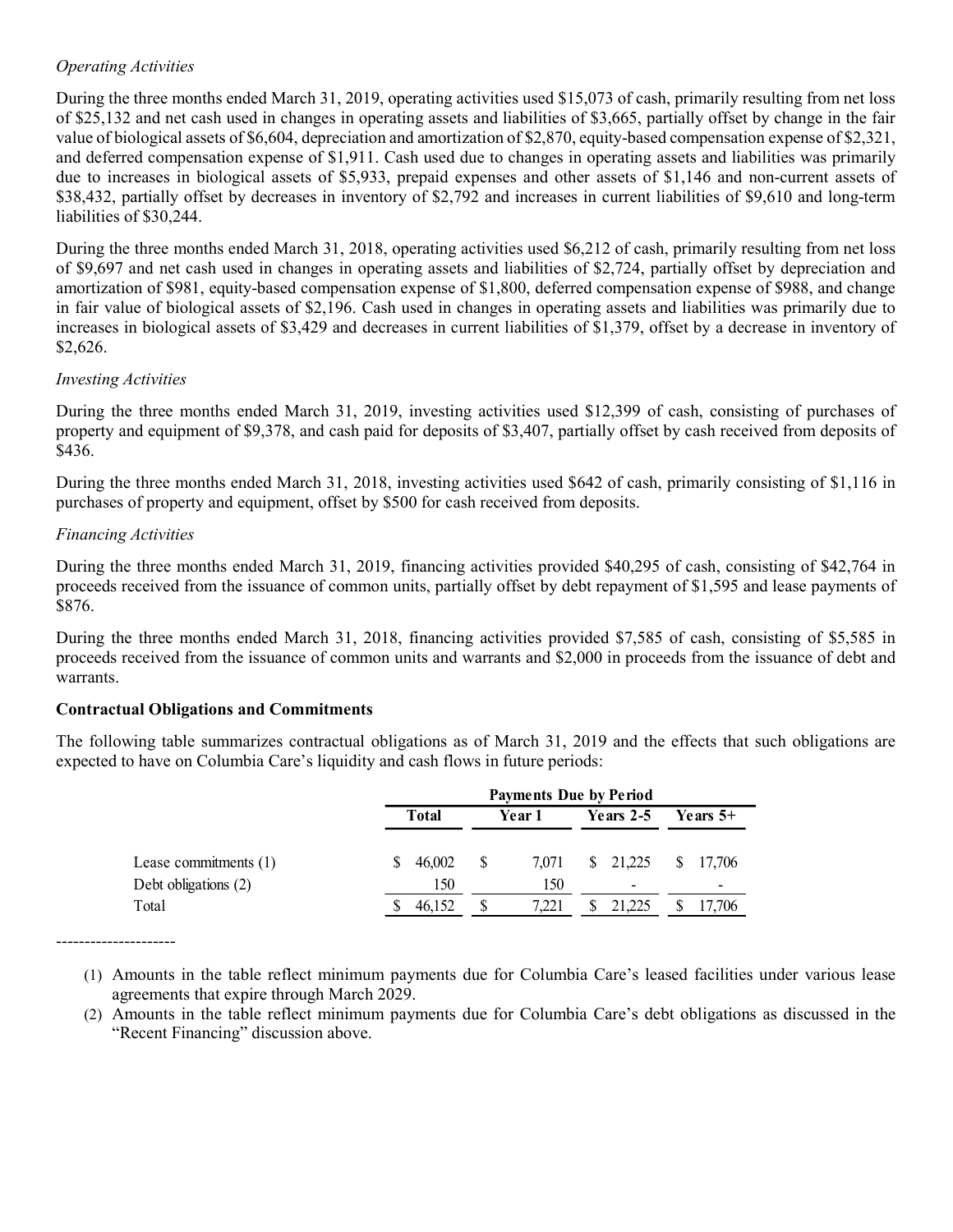### Outstanding Share Information

Subsequent to March 31, 2019, Columbia Care LLC completed a merger with a publicly listed Canadian corporation, previously named Canaccord Genuity Growth Corporation. In connection with the merger transaction, the publicly listed entity was renamed Columbia Care Inc. Equity owners of Columbia Care LLC exchanged 15,157,025 outstanding common units and profit interests for common shares and proportionate voting shares in Columbia Care Inc. and 1,127,856 warrants or options in Columbia Care LLC were exchanged for warrants or options in Columbia Care Inc.

As of the date of the filing of this report, Columbia Care Inc. has 216,096,353 issued and outstanding common shares or equivalent proportionate voting shares, and 244,782,766 issued and outstanding common shares or equivalent proportionate voting shares on a fully-diluted basis.

### OFF-BALANCE SHEET ARRANGEMENTS

As of the date of this filing, we do not have any off-balance-sheet arrangements that have, or are reasonably likely to have, a current or future effect on the results of our operations or financial condition, including, and without limitation, such considerations as liquidity and capital resources.

# RELATED PARTY TRANSACTIONS

We finance the construction of facilities and working capital for operations of our not-for-profit subsidiaries. Each not-forprofit subsidiary executes a note in favor of Columbia Care (or its affiliates) which bears interest and has specific repayment terms. Each of the not-for-profit entities has a separate Board of Directors, which include certain members of Columbia Care. Columbia Care earns success fees upon the implementation and successful opening of the facilities, as well as ongoing management fees. These transactions are eliminated in consolidation for financial reporting purposes.

In accordance with IFRS reporting standards, we report compensation, fees, and other benefits and compensation arrangements made to individuals within the organization that fit the definition of key management personnel. Key management personnel include those persons having authority and responsibility for planning, directing, and controlling the activities of Columbia Care as a whole. Our key management personnel consist of executive and non-executive members of Columbia Care's Board of Directors and corporate officers and/or companies controlled by those individuals.

Total compensation paid to key management personnel was \$2,223 and \$1,449 for the three months ended March 31, 2019 and March 31, 2018, respectively.

As of March 31, 2019 and December 29, 2018, \$18 and \$46, respectively, was owed to key management personnel of the Company for unpaid fees and expenses.

# CHANGES IN OR ADOPTION OF ACCOUNTING PRACTICES

The following IFRS standards have been recently issued by the IASB. We are in the process of assessing the impact of these new standards on future consolidated financial statements. Pronouncements that are not applicable or where it has been determined do not have a significant impact to Columbia Care have been excluded herein.

#### IFRS 16, Leases

IFRS 16, Leases was issued by the IASB in January 2016. It replaced IAS 17, Leases for reporting periods beginning on or after January 1, 2019. The Company has adopted IFRS 16 retrospectively with the cumulative effect of initially applying the standard recognized at the date of initial application in accordance with paragraphs C7–C13. The Company applies the standard only to leases which were previously identified as leases under IAS 17 and IFRIC 4 in accordance with the practical expedient allowed under the standard. The leases within the Company are comprised only of buildings, office leases and security equipment. The adoption of this standard results in almost all leases being recognized on the balance sheet, except for short-term and low-value leases. As at January 1, 2019, the Company recognized lease assets of \$35,070, a corresponding lease liability of \$35,737 and derecognized deferred rent of \$713 and prepaid expenses of \$46.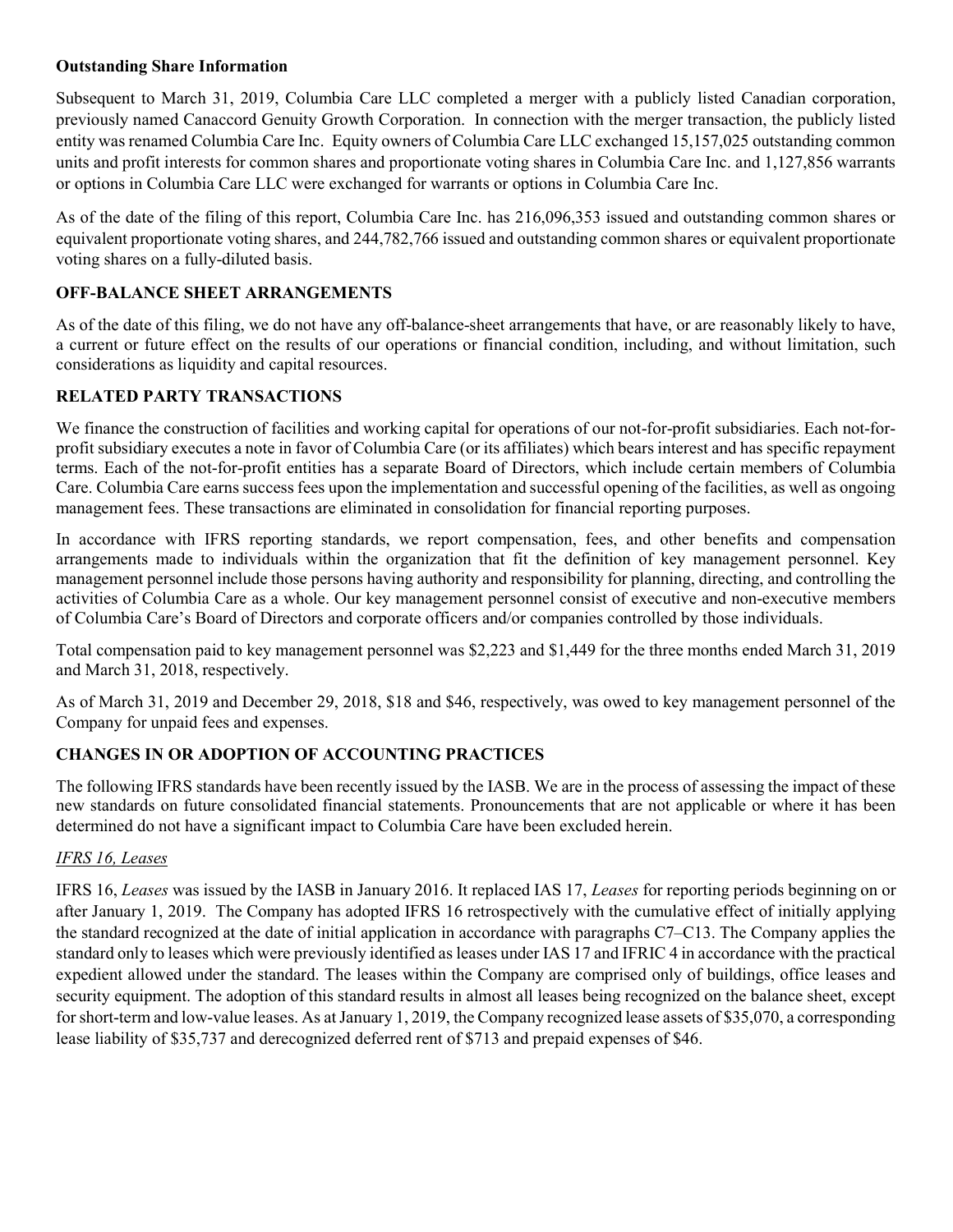# IFRIC 23, Taxes

In June 2017, the IASB issued IFRIC 23, Uncertainty over Income Tax Treatments, aiming to reduce diversity in how companies recognize and measure a tax liability or tax asset when there is uncertainty over income tax treatments. The standard is to be applied to the determination of taxable profit (tax loss), tax bases, unused tax losses, unused tax credits and tax rates, when there is uncertainty over income tax treatments under IAS 12. The Company adopted IFRIC 23 as of January 1, 2019, with no significant impact to the consolidated interim financial statements on adoption of this IFRS.

# CRITICAL ACCOUNTING ESTIMATES

We make judgements, estimates and assumptions about the future that affect reported of assets and liabilities, and revenues and expenses. Actual results may differ from these estimates. The estimates and underlying assumptions are reviewed on an ongoing basis. Revisions to accounting estimates are recognized in the period in which the estimate is revised if the revision affects only that period or in the period of the revision and future periods if the review affects both current and future periods.

The preparation of our consolidated financial statements requires us to make judgments, estimates and assumptions that affect the application of policies and reported amounts of assets and liabilities, and revenue and expenses. Actual results may differ from these estimates. The estimates and underlying assumptions are reviewed on an ongoing basis. Revisions to accounting estimates are recognized in the period in which the estimate is revised if the revision affects only that period or in the period of the revision and future periods if the review affects both current and future periods.

Significant judgments, estimates and assumptions that have the most significant effect on the amounts recognized in the consolidated financial statements are described below.

# Estimated Useful Lives and Depreciation of Property and Equipment

Depreciation of property and equipment is dependent upon estimates of useful lives which are determined through the exercise of judgment. The assessment of any impairment of these assets is dependent upon estimates of recoverable amounts that consider factors such as economic and market conditions and the useful lives of assets.

# Estimated Useful Lives and Amortization of Intangible Assets

Intangible assets that have indefinite useful lives are not subject to amortization and are tested annually for impairment, or more frequently if events or changes in circumstances indicate that they might be impaired.

We did not have any intangible assets subject to amortization as of March 31, 2019.

#### Biological Assets

Biological assets, consisting of unharvested cannabis plants, are dependent upon estimates of future economic benefits resulting from past events to determine the fair value through an exercise of significant judgment by us. In estimating the fair value of an asset or a liability, we use market observable data to the extent it is available. When market observable data is not available, we engage qualified third-party valuation consultants to perform the valuation. With respect to certain biological assets, where there is no active market for the unharvested produce, the valuation committee arrives at the fair value by way of a reverse analysis, working from the value of the inventory.

Our biological assets are unharvested cannabis plants and are presented at their fair values less costs to sell up to the point of harvest. We determine the fair value of biological assets using a specific valuation technique that incorporates interdependent estimates and assumptions including the stage of growth of the cannabis plant, selling and other fulfillment costs, average selling prices, and expected yields for the cannabis plants to determine the weighted average fair value deemed cost per gram.

The valuation of biological assets is based on a market approach where fair value at the point of harvest is estimated based on future selling prices less the costs to sell at harvest. For in process biological assets, the estimated fair value at point of harvest is adjusted based on the plants' stage of growth. Stage of growth is determined by reference to days remaining to harvest over the average growth cycle.

Our estimates are subject to changes that could result from volatility of market prices, unanticipated regulatory changes, harvest yields, loss of crops, changes in estimates and other uncontrollable factors that could significantly affect the future fair value of biological assets.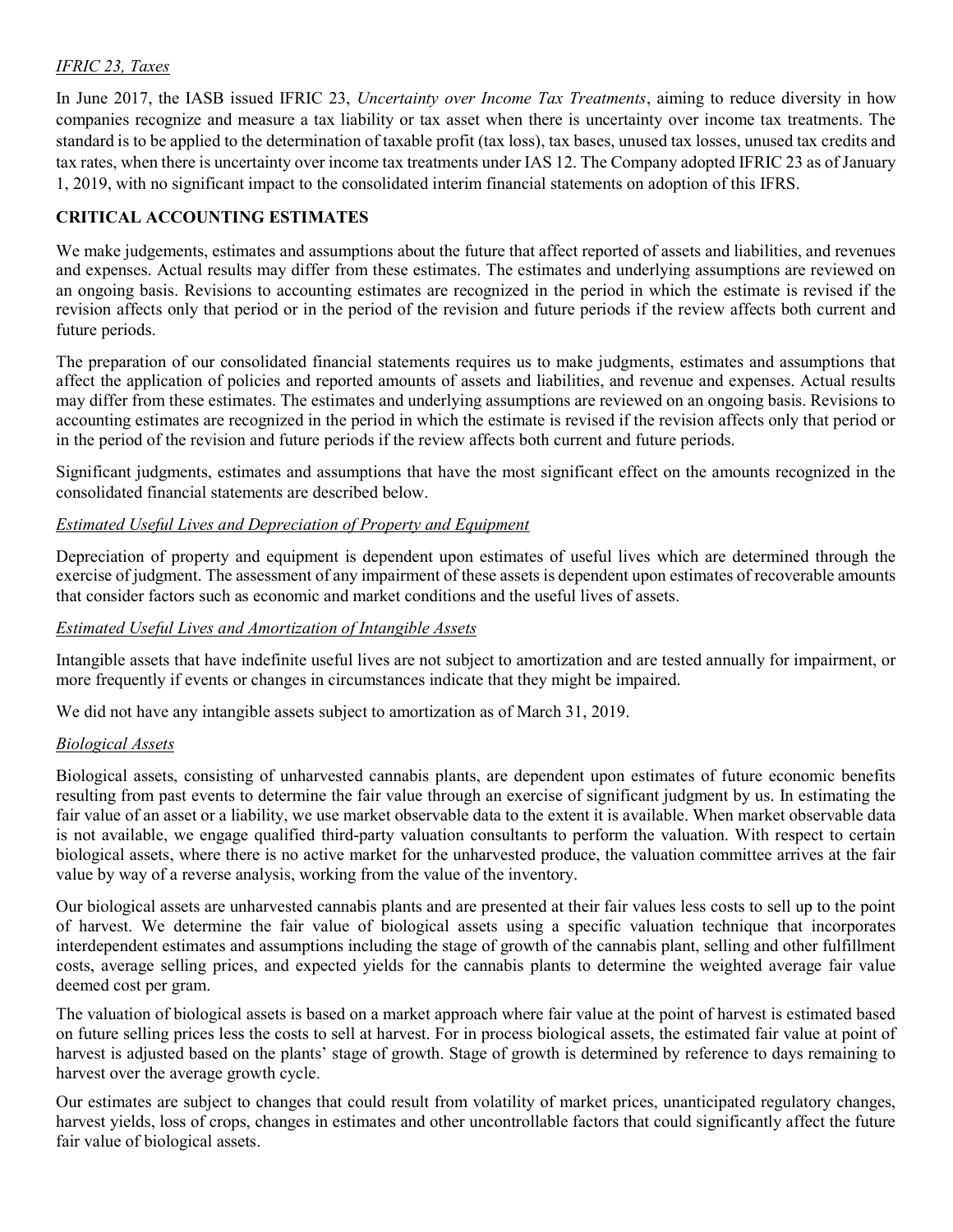These estimates include the following assumptions and are based on historical information:

- i. Selling prices per gram were determined by estimating average selling price of each 12-month period. Average selling price for the three months ended March 31, 2019 and the year ended December 29, 2018 was \$12.26 and \$13.85 per gram, respectively;
- ii. The stage of plant growth at which point of harvest is determined. As of March 31, 2019, and December 29, 2018, the biological assets were on average 49% and 48% completed, respectively;
- iii. Selling and other fulfillment costs were determined by estimating the average cost per gram, which was \$2.18 and \$2.27 per gram and equivalent gram of cannabis sold as of March 31, 2019 and December 29, 2018, respectively;
- iv. Expected yield per plant varies by strain and is estimated through historical growing results or grower estimate if historical results are not available. Average yield per plant as of March 31, 2019 and December 29, 2018 was 179 grams per plant and 175 grams per plant, respectively.

#### Non-controlling Interests

Non-controlling interests are classified as a separate component of equity in Columbia Care's consolidated statement of financial positions and statements of members' equity. Net income (loss) attributable to noncontrolling interests are reflected separately from consolidated statement of profits and losses net income (loss) in the consolidated statements of comprehensive loss and members' equity. Any change in ownership of a subsidiary while the controlling financial interest is retained is accounted for as an equity transaction between the controlling and non-controlling interests. In addition, when a subsidiary is deconsolidated, any retained non-controlling equity investment in the former subsidiary will be initially measured at fair value and the difference between the carrying value and fair value of the retained interest will be recorded as a gain or loss.

#### Unit-based Payment Arrangements

We use the Black-Scholes option pricing model to determine the fair value of unit-based payment arrangements granted to employee and non-employees. In estimating fair value, management is required to make certain assumptions and estimates such as the expected life of units, volatility of Columbia Care's future unit price, risk free rates, future dividend yields and estimated forfeitures at the initial grant date. Changes in assumptions used to estimate fair value could result in materially different results.

#### Deferred Tax Asset and Valuation Allowance

Deferred tax assets, including those arising from tax loss carry-forwards, requires management to assess the likelihood that Columbia Care will generate sufficient taxable earnings in future periods in order to utilize recognized deferred tax assets. Assumptions about the generation of future taxable profits depend on management's estimates of future cash flows. In addition, future changes in tax laws could limit the ability of Columbia Care to obtain tax deductions in future periods. To the extent that future cash flows and taxable income differ significantly from estimates, the ability of Columbia Care to realize the net deferred tax assets recorded at the reporting date could be impacted.

### FINANCIAL INSTRUMENTS AND FINANCIAL RISK MANAGEMENT

Our financial instruments consist of cash and cash equivalents, accounts payable, accrued expenses and long-term debt. The fair values of cash, accounts payable and accrued expenses approximate their carrying values due to the relatively shortterm to maturity. Columbia Care classifies its cash as fair value through profit and loss (FVTPL) and accounts payable, accrued expenses and long-term debt as other financial liabilities. The fair value of cash and cash equivalents is based on level 1 inputs of the fair value hierarchy.

Financial instruments recorded at fair value are classified using a fair value hierarchy that reflects the significance of the inputs to fair value measurements. The three levels of contained within the hierarchy are:

- Level 1 Unadjusted quoted prices in active markets for identical assets or liabilities;
- Level  $2$  Inputs other than quoted prices that are observable for the asset or liability, either directly or indirectly; and
- Level 3 Inputs for the asset or liability that are not based on observable market data.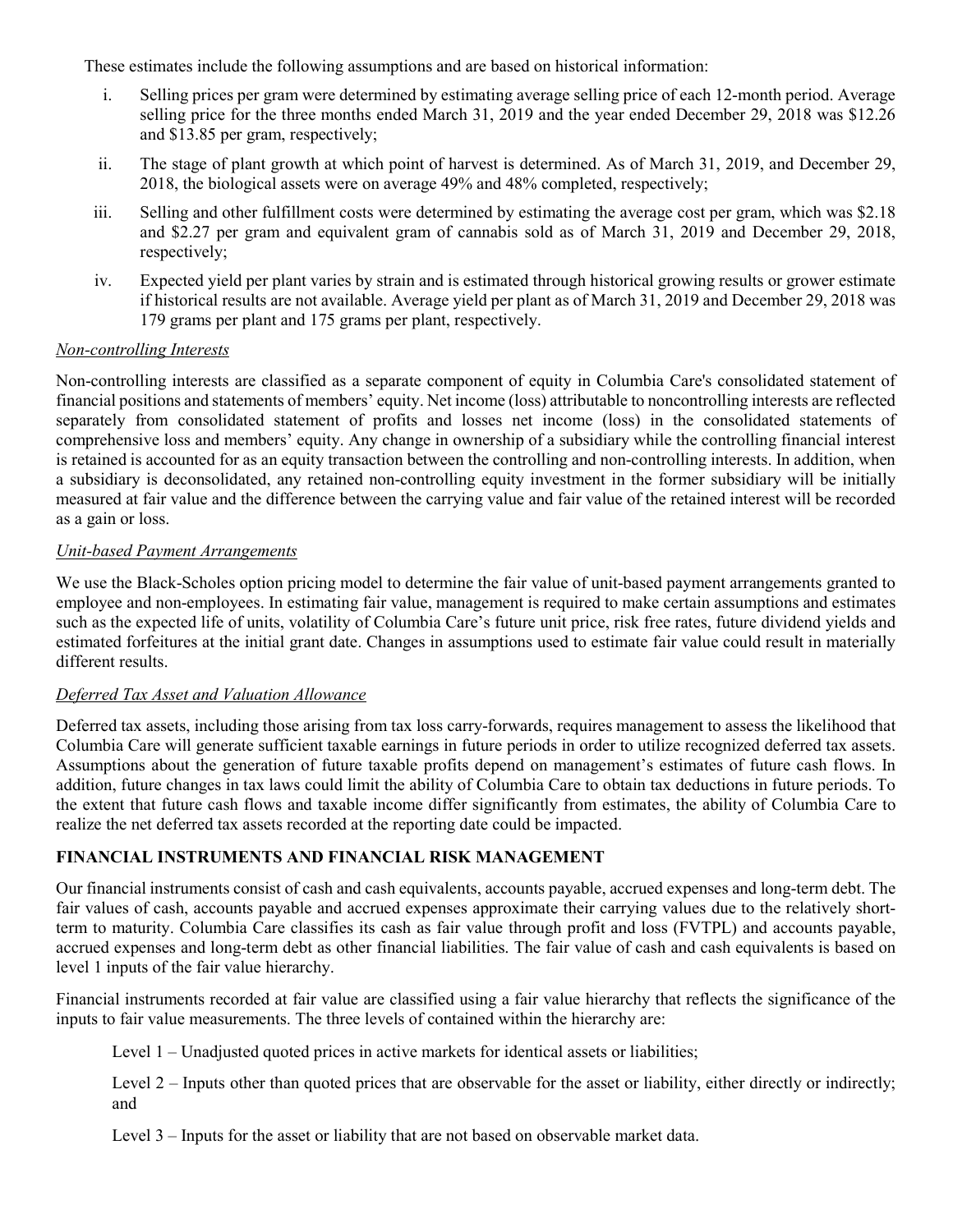Our assets measured at fair value on a nonrecurring basis include investments, long-lived assets and indefinite-lived intangible assets. We review the carrying amounts of such assets whenever events or changes in circumstances indicate that the carrying amounts may not be recoverable or at least annually, for indefinite-lived intangible assets. Any resulting asset impairment would require that the asset be recorded at its fair value. The resulting fair value measurements of the assets are considered to be Level 3 measurements.

### Financial Risk Management

We are exposed in varying degrees to a variety of financial instrument related risks. Our risk exposures and the impact on our financial instruments are summarized below:

# Credit Risk

Credit risk is the risk of a potential loss to us if a customer or third party to a financial instrument fails to meet its contractual obligations. The maximum credit exposure at March 31, 2019 and March 31, 2018, is the carrying amount of cash and cash equivalents, accounts receivable and notes receivable. We do not have significant credit risk with respect to our customers. All cash deposits with regulated U.S. financial institutions.

We provide credit to its customers in the normal course of business and has established credit evaluation and monitoring processes to mitigate credit risk but has limited risk as the majority of our sales are transacted with cash.

# Liquidity Risk

Liquidity risk is the risk that we will not be able to meet our financial obligations associated with financial liabilities. We manage liquidity risk through the management of our capital structure. Our approach to managing liquidity is to ensure that we have sufficient liquidity funds our ongoing operations and to settle obligations and liabilities when due.

We expect to incur increased expenditures related to acquisition related costs, marketing and selling expenses and capital expenditures as we expand our presence in current markets and expand into new markets.

To date, we have incurred significant cumulative net losses and we have not generated positive cash flows from our operations. We have therefore depended on financing from sale of our equity and from debt financing to fund our operations. In the near term, we expect our operating cash flows to be impacted negatively by the establishment of operations in new markets, and we expect significant investments in property and equipment as we enter new markets and expand our operations in existing markets. Overall, we do not expect the net cash contribution from our operations and investments to be positive in the near term, and we therefore expect to rely on financing from equity or debt.

# Market Risk

In addition to business opportunities and challenges applicable to any business operating in a fast-growing environment, our business operates in a highly regulated and multi-jurisdictional industry, which is subject to potentially significant changes outside of our control as individual states as well as the U.S. federal government may impose restrictions on our ability to grow our business profitably or enact new laws and regulations that open up new markets.

# Currency Risk

Our operating results and financial position are reported in U.S. dollars in thousands. Financial transactions entered into could be denominated in currencies other than the U.S. dollar which would result in Columbia Care's operations being subject to currency transaction and translation risks.

As of March 31, 2019 and March 31, 2018, we had not entered into any financial transactions that were denominated in currencies different from our functional currency, the U.S. dollar. In addition, we had no hedging agreements in place with respect to foreign exchange rates. We have not entered into any agreements or purchased any instruments to hedge possible currency risks at this time.

# Interest Rate Risk

Interest rate risk is the risk that the fair value or future cash flows of a financial instrument will fluctuate because of changes in market interest rates. Cash and cash equivalents bear interest at market rates. Our loan agreements have fixed rates of interest and therefore expose us to a limited non-cash interest rate fair value risk.